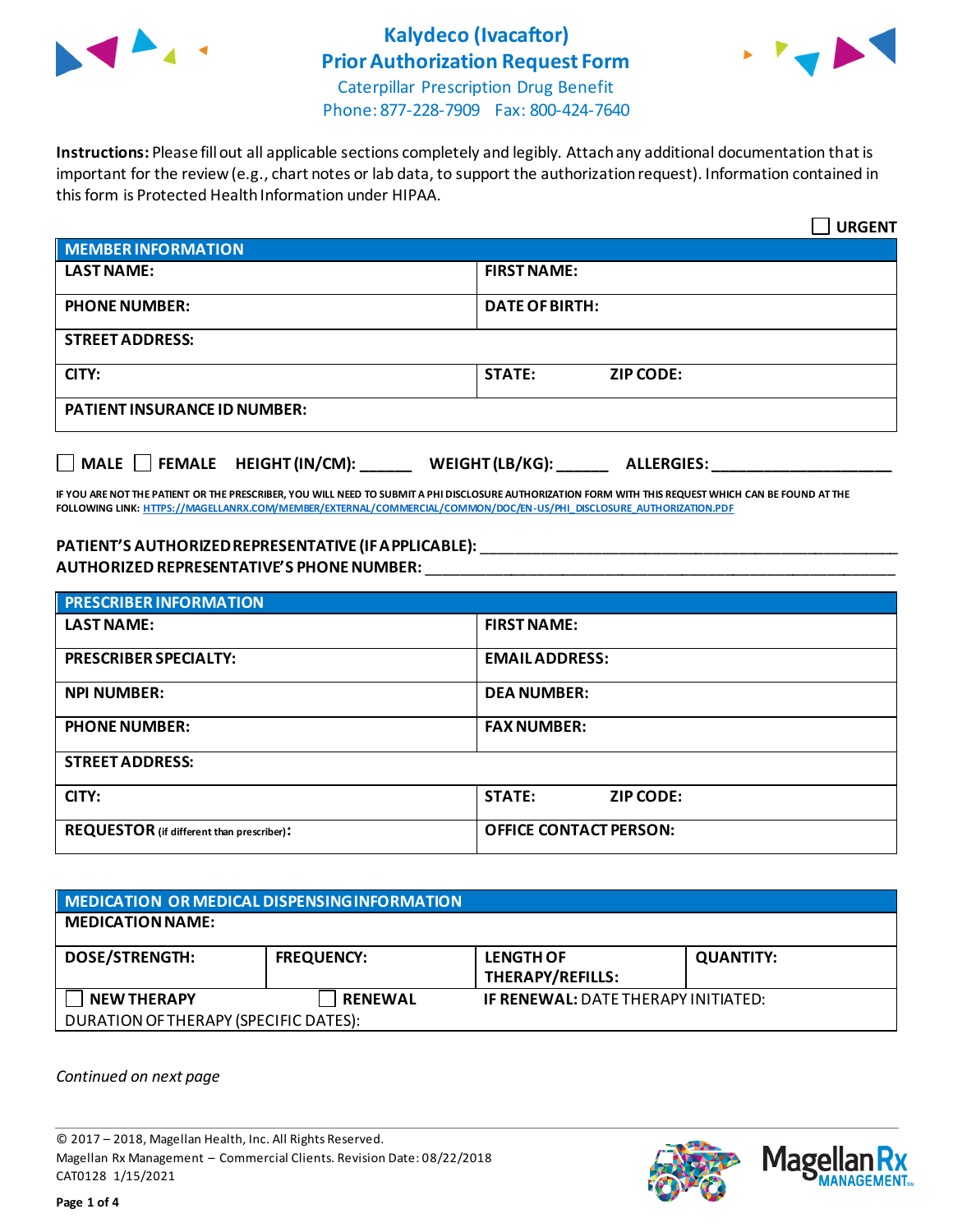

# **Kalydeco (Ivacaftor) Prior Authorization Request Form**



Caterpillar Prescription Drug Benefit Phone: 877-228-7909 Fax: 800-424-7640

| MEMBER'S LAST NAME:                                                                                                                                                                                                                                                                                   | <b>MEMBER'S FIRST NAME:</b>                                                                                                                                                               |                                                       |  |  |
|-------------------------------------------------------------------------------------------------------------------------------------------------------------------------------------------------------------------------------------------------------------------------------------------------------|-------------------------------------------------------------------------------------------------------------------------------------------------------------------------------------------|-------------------------------------------------------|--|--|
|                                                                                                                                                                                                                                                                                                       | 1. HAS THE PATIENT TRIED ANY OTHER MEDICATIONS FOR THIS CONDITION?                                                                                                                        | <b>NO</b><br>YES (if yes, complete below)             |  |  |
| <b>MEDICATION/THERAPY (SPECIFY</b><br>DRUG NAME AND DOSAGE):                                                                                                                                                                                                                                          | <b>DURATION OF THERAPY (SPECIFY</b><br>DATES):                                                                                                                                            | <b>RESPONSE/REASON FOR</b><br><b>FAILURE/ALLERGY:</b> |  |  |
| <b>2. LIST DIAGNOSES:</b>                                                                                                                                                                                                                                                                             |                                                                                                                                                                                           | ICD-10:                                               |  |  |
|                                                                                                                                                                                                                                                                                                       |                                                                                                                                                                                           |                                                       |  |  |
| PRIOR AUTHORIZATION.                                                                                                                                                                                                                                                                                  | 3. REQUIRED CLINICAL INFORMATION: PLEASE PROVIDE ALL RELEVANT CLINICAL INFORMATION TO SUPPORT A                                                                                           |                                                       |  |  |
| <b>Clinical Information:</b>                                                                                                                                                                                                                                                                          |                                                                                                                                                                                           |                                                       |  |  |
| If No, please complete "Renewal Therapy" section below.                                                                                                                                                                                                                                               | Is this request for initial therapy (meaning the patient has not received therapy with Kalydeco in the<br>past AND there are no paid claims for Kalydeco in member's history)? □ Yes □ No |                                                       |  |  |
| <b>Initial Request:</b>                                                                                                                                                                                                                                                                               |                                                                                                                                                                                           |                                                       |  |  |
| Does the patient have a diagnosis of cystic fibrosis? $\Box$ Yes $\Box$ No                                                                                                                                                                                                                            |                                                                                                                                                                                           |                                                       |  |  |
| Does the patient have a CFTR gene mutation listed within the current FDA prescribing information?<br>$\Box$ Yes $\Box$ No Test documentation must be provided<br>Is documentation available showing this patient's most recent (baseline) FVC measurement, obtained                                   |                                                                                                                                                                                           |                                                       |  |  |
|                                                                                                                                                                                                                                                                                                       | within the past 30 days, to be greater than or equal to 40% predicted? $\Box$ Yes $\Box$ No                                                                                               |                                                       |  |  |
| Please submit this documentation, e.g., chart notes.                                                                                                                                                                                                                                                  |                                                                                                                                                                                           |                                                       |  |  |
| Is documentation available showing this patient's most recent (baseline) measurements for FEV1 and<br>FEV1 percentage of predicted, obtained within the past 30 days while the patient is NOT receiving treatment with<br>Kalydeco? □ Yes □ No<br>Please submit this documentation, e.g., chart notes |                                                                                                                                                                                           |                                                       |  |  |
| If requesting Kalydeco Granules also answering the following:                                                                                                                                                                                                                                         |                                                                                                                                                                                           |                                                       |  |  |
| <b>Renewal Therapy</b><br>You must answer ALL of the following questions:                                                                                                                                                                                                                             |                                                                                                                                                                                           |                                                       |  |  |
| Is this request for initial therapy (meaning the patient has not received therapy with Kalydeco in the past AND<br>there are no paid claims for Kalydeco in member's history)? $\Box$ Yes $\Box$ No<br>If Yes, please complete "Initial Therapy" section above.                                       |                                                                                                                                                                                           |                                                       |  |  |

© 2017 – 2018, Magellan Health, Inc. All Rights Reserved. Magellan Rx Management – Commercial Clients. Revision Date: 08/22/2018 CAT0128 1/15/2021



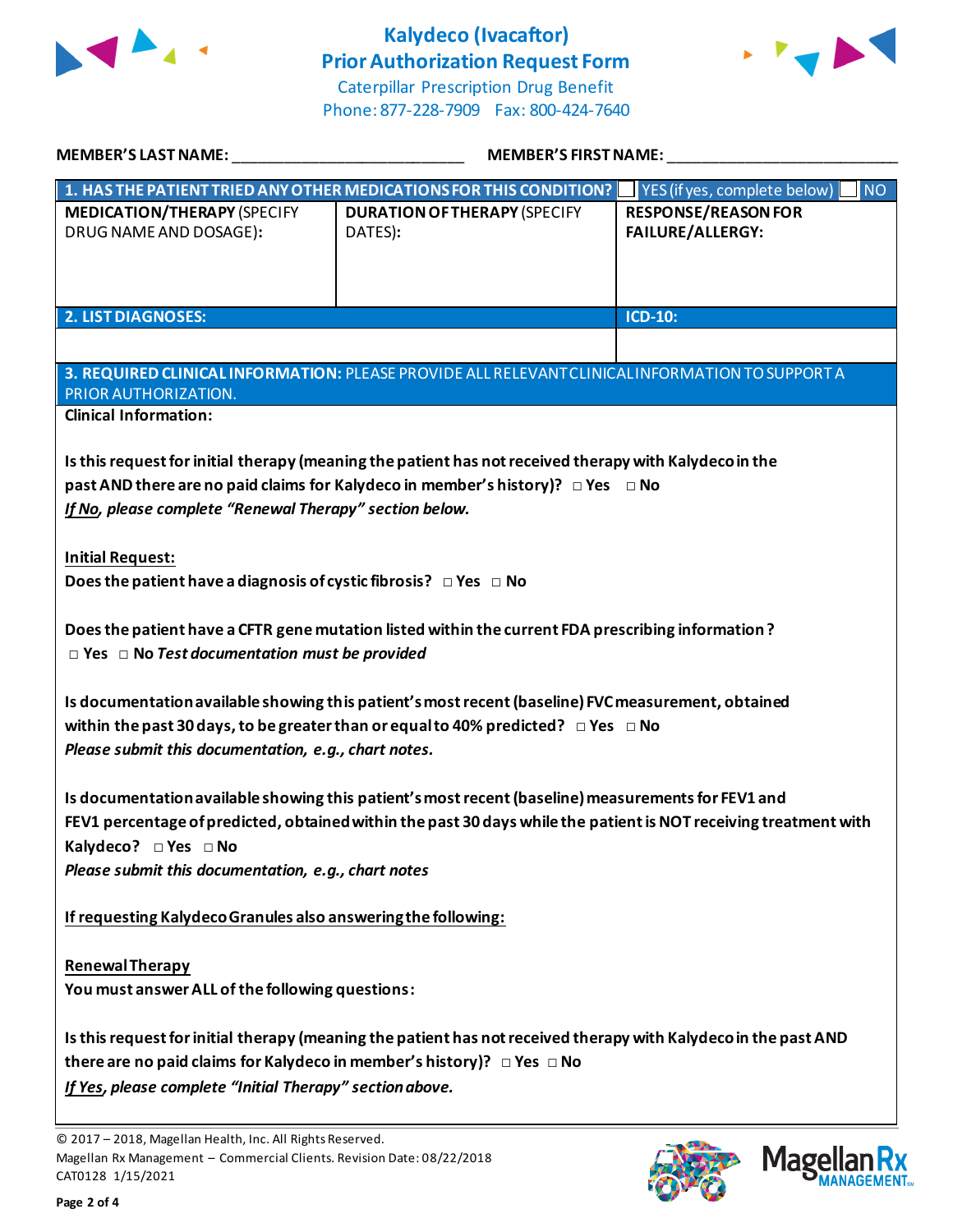



**MEMBER'S LAST NAME:** \_\_\_\_\_\_\_\_\_\_\_\_\_\_\_\_\_\_\_\_\_\_\_\_\_\_\_ **MEMBER'S FIRST NAME:** \_\_\_\_\_\_\_\_\_\_\_\_\_\_\_\_\_\_\_\_\_\_\_\_\_\_\_

| Is this request for renewal of therapy (meaning the patient is currently receiving therapy AND paid                                                                                                                                                                                                                                                                        |
|----------------------------------------------------------------------------------------------------------------------------------------------------------------------------------------------------------------------------------------------------------------------------------------------------------------------------------------------------------------------------|
| claims are in member's history)? $\Box$ Yes $\Box$ No<br>Note: use of samples only and/or access through patient assistance program only does not qualify as current                                                                                                                                                                                                       |
|                                                                                                                                                                                                                                                                                                                                                                            |
| therapy subject to renewal; those should be submitted as initial therapy instead.                                                                                                                                                                                                                                                                                          |
| If No, please complete "Initial Therapy" section above.                                                                                                                                                                                                                                                                                                                    |
| Is documentation available which shows the patient's current FEV1 measurements? $\Box$ Yes $\Box$ No<br>Current FEV1 measurements are defined as the most recent FEV1 and FEV1 percentage of predicted that were<br>measured within the previous 30 days while the patient is receiving treatment with Kalydeco.<br>Please submit this documentation, such as chart notes. |
| Does the patient have the R117H mutation in the cystic fibrosis transmembrane conductance regulator<br>(CFTR) gene? □ Yes □ No                                                                                                                                                                                                                                             |
| Does the patient have the G551D mutation in the cystic fibrosis transmembrane conductance regulator<br>(CFTR) gene? □ Yes □ No                                                                                                                                                                                                                                             |
| Is the patient's current FEV1 percentage of predicted increased by at least 5 absolute percentage points greater                                                                                                                                                                                                                                                           |
| than the baseline FEV1 percentage of predicted? $\Box$ Yes $\Box$ No                                                                                                                                                                                                                                                                                                       |
| Baseline FEV1 percentage of predicted is defined as the most recent FEV1 percentage of predicted that                                                                                                                                                                                                                                                                      |
| was measured while the patient was not receiving treatment with Kalydeco.                                                                                                                                                                                                                                                                                                  |
| Please submit this documentation, such as chart notes                                                                                                                                                                                                                                                                                                                      |
| Is the patient's current FEV1 percentage of predicted increased by at least 8.60 absolute percentage points greater<br>than the baseline FEV1 percentage of predicted? $\Box$ Yes $\Box$ No                                                                                                                                                                                |
| Baseline FEV1 percentage of predicted is defined as the most recent FEV1 percentage of predicted that                                                                                                                                                                                                                                                                      |
| was measured while the patient was not receiving treatment with Kalydeco.                                                                                                                                                                                                                                                                                                  |
| Please submit this documentation, such as chart notes                                                                                                                                                                                                                                                                                                                      |
| Is the patient's current FEV1 percentage of predicted increased by at least 10 absolute percentage points greater<br>than the baseline FEV1 percentage of predicted? $\Box$ Yes $\Box$ No                                                                                                                                                                                  |
| Baseline FEV1 percentage of predicted is defined as the most recent FEV1 percentage of predicted that<br>was measured while the patient was not receiving treatment with Kalydeco.                                                                                                                                                                                         |
| Please submit this documentation, such as chart notes                                                                                                                                                                                                                                                                                                                      |
|                                                                                                                                                                                                                                                                                                                                                                            |
| © 2017 - 2018, Magellan Health, Inc. All Rights Reserved.                                                                                                                                                                                                                                                                                                                  |
| <b>Magellan</b><br>Magellan Rx Management - Commercial Clients. Revision Date: 08/22/2018<br>CAT0128 1/15/2021                                                                                                                                                                                                                                                             |

CAT0128 1/15/2021



**MANAGEMENT**<sub>SM</sub>